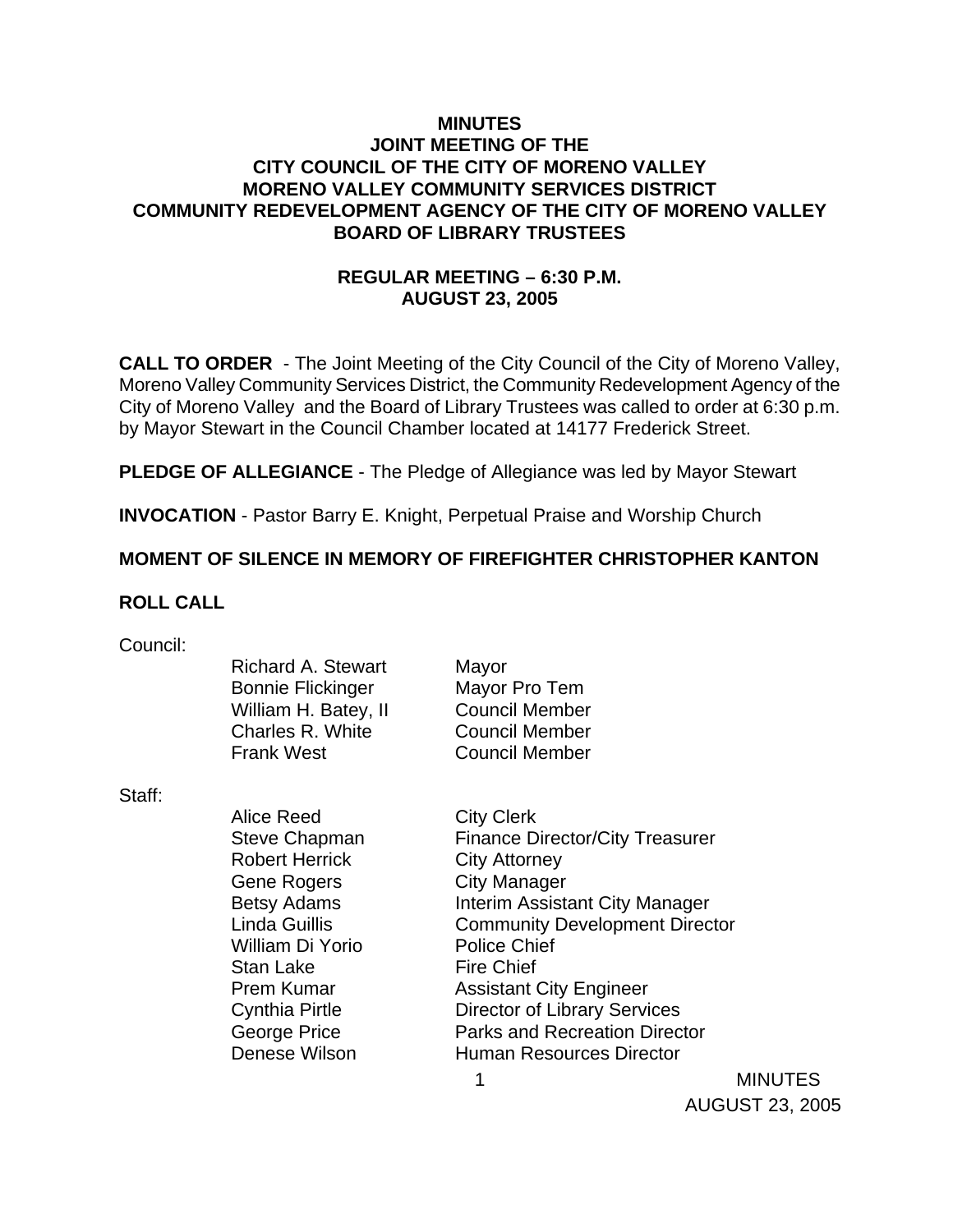Library Director, Cynthia Pirtle, introduced the following new staff members to the Library Department: Les Johnson, Cataloging Librarian and Sharon Navarro, Librarian. Enterprise Services Manager, Tom Breitkreuz, introduced Jennifer Terry, Management Analyst I in Enterprise Services Administration.

### **JOINT CONSENT CALENDARS (SECTIONS A-D) OF THE CITY COUNCIL OF THE CITY OF MORENO VALLEY, MORENO VALLEY COMMUNITY SERVICES DISTRICT, COMMUNITY REDEVELOPMENT AGENCY OF THE CITY OF MORENO VALLEY AND THE BOARD OF LIBRARY TRUSTEES**

Mayor Stewart opened the agenda items for the Consent Calendars for public comments, there being none, public comments were closed.

## **A. CONSENT CALENDAR** - **CITY COUNCIL**

- A1. ORDINANCES FIRST READING BY TITLE ONLY Waived reading of all Ordinance Introductions and read by title only.
- A2. MINUTES REGULAR MEETING OF JULY 12, 2005 (Report of: City Clerk's Department) Recommendation: Approve as submitted.
- A3. WARRANT REPORT JUNE 30, 2005 (Report of: Finance Department) Recommendation: Adopt Resolution No. 2005-65, approving the Warrant Report, dated June 2005, in the total amount of \$15,153,254.53.

### Resolution No. 2005-65

 A Resolution of the City Council of the City of Moreno Valley, California, Approving the Warrant Report Dated June 30, 2005

A4. MAIL BALLOT PROCEEDING FOR TENTATIVE TRACT 31305 (AND ALL AFFECTED PHASES) FOR: 1) INCLUSION INTO COMMUNITY SERVICES DISTRICT (CSD) ZONE B (RESIDENTIAL STREET LIGHTING), 2) INCLUSION INTO CSD ZONE D (PARKWAY LANDSCAPE MAINTENANCE) AND 3) APPROVAL OF THE NATIONAL POLLUTANT DISCHARGE ELIMINATION SYSTEM (NPDES) REGULATORY RATE SCHEDULE. LOCATED AT THE NORTHWEST CORNER OF EUCALYPTUS AVENUE AND NASON STREET; AND MAIL BALLOT PROCEEDING FOR CSD ZONE M (COMMERCIAL/INDUSTRIAL IMPROVED MEDIAN MAINTENANCE) APNS 292-230-005 & 292-230-006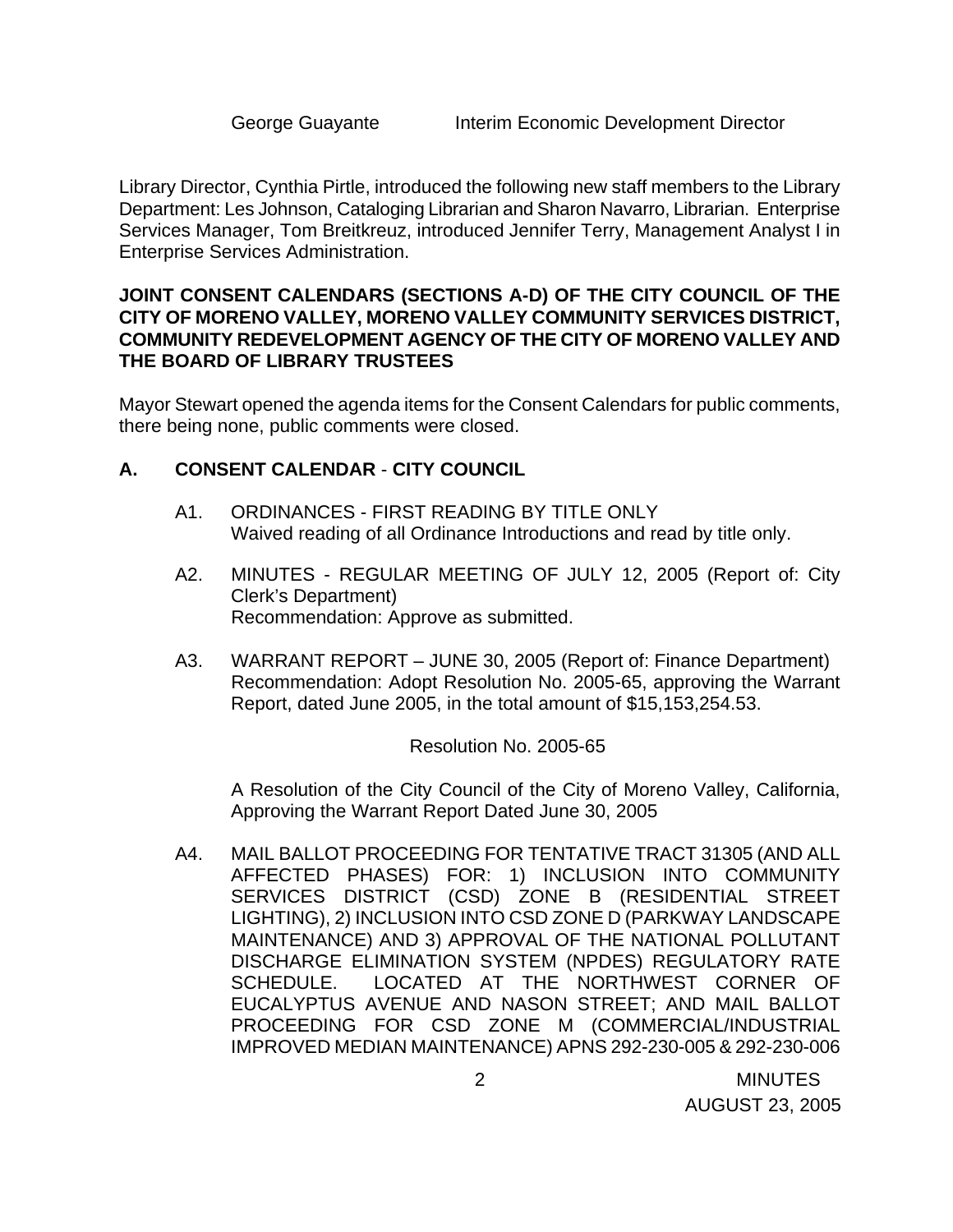(AUTO ZONE). LOCATED AT THE NORTHEAST CORNER OF SUNNYMEAD BOULEVARD AND GRAHAM STREET (Report of: Public Works Department)

 Recommendation: Accept public comments regarding the mail ballot proceeding for Tentative Tract 31305 (and all affected phases) for approval of the National Pollutant Discharge Elimination System (NPDES) regulatory rate schedule.

A5. MAIL BALLOT PROCEEDING FOR TENTATIVE TRACTS 32145 & 32146 (AND ALL THEIR AFFECTED PHASES) FOR: APPROVAL OF THE NATIONAL POLLUTANT DISCHARGE ELIMINATION SYSTEM (NPDES) REGULATORY RATE SCHEDULE – TRACT 32145 IS LOCATED ON THE NORTHEAST CORNER OF IRIS AVENUE AND LOS CABOS DRIVE; TRACT 32146 IS LOCATED ON THE WEST SIDE OF LASSELLE STREET, NORTH OF IRIS AVENUE AND SOUTH OF GENTIAN AVENUE; AND MAIL BALLOT PROCEEDING FOR ASSESSOR PARCEL NUMBER (APN) 304-100-002 - BROADSTONE MORENO VALLEY RANCH, LLC (BROADSTONE APARTMENTS) – FOR APPROVAL OF THE NATIONAL POLLUTANT DISCHARGE ELIMINATION SYSTEM (NPDES) REGULATORY RATE SCHEDULE – SOUTHEAST CORNER OF MORENO BEACH DRIVE AND JOHN F. KENNEDY DRIVE; AND MAIL BALLOT PROCEEDING FOR APNS 477-780-004, 477-780-006 AND 477-780-007 – MVPJL, LLC (MORENO BEACH PLAZA) – FOR APPROVAL OF THE NATIONAL POLLUTANT DISCHARGE ELIMINATION SYSTEM (NPDES) REGULATORY RATE SCHEDULE – NORTHWEST CORNER OF

MORENO BEACH DRIVE AND TRAIL RIDGE WAY (Report of: Public Works Department) Recommendation: Accept public comments regarding the mail ballot

proceeding for Tentative Tracts 32145 & 32146 (and all their affected phases), APN 304-100-002 (Broadstone Apartments) and APNs 477-780- 004, 477-780-006 and 477-780-007 (Moreno Beach Plaza) for approval of the National Pollutant Discharge Elimination System (NPDES) Regulatory Rate Schedule.

A6. RESOLUTION APPROVING THE 10TH AMENDMENT TO THE MARCH JOINT POWERS AGREEMENT CONCERNING CLOSED SESSIONS OF JOINT POWERS AUTHORITY MEMBER AGENCIES (Report of: Interim Assistant City Manager)

 Recommendation: Adopt Resolution No. 2005-66, a resolution of the City Council of the City of Moreno Valley approving the  $10<sup>th</sup>$  amendment to the March Joint Powers Agreement concerning closed sessions of Joint Powers Authority member agencies and making findings in connection therewith.

Resolution No. 2005-66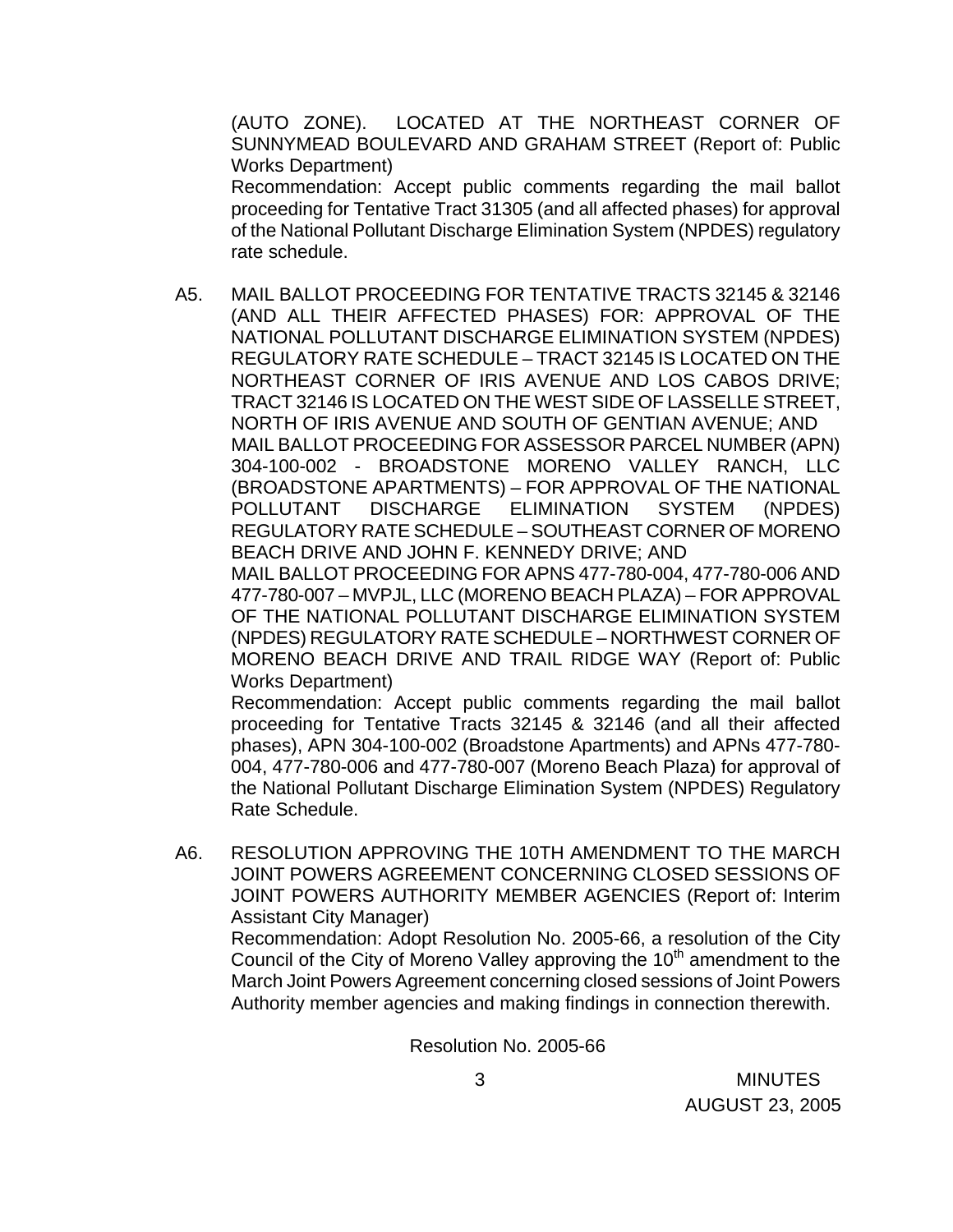A Resolution of the City Council of the City of Moreno Valley, California, Approving the 10<sup>th</sup> Amendment to the March Joint Powers Agreement Concerning Closed Sessions of Joint Powers Authority Member Agencies

- A7. FIRST AMENDMENT TO THE MAINTENANCE AGREEMENT BETWEEN THE COUNTY OF RIVERSIDE AND THE CITY OF MORENO VALLEY PERTAINING TO GILMAN SPRINGS ROAD AND DAVIS ROAD (Report of: Public Works Department) Recommendation: Approve the First Amendment to the Maintenance Agreement between the County of Riverside and the City of Moreno Valley which outlines roadway maintenance responsibilities for Gilman Springs Road and Davis Road.
- A8. RESOLUTION TO ALLOW EMPLOYEES TO USE PRE-TAX PAYROLL DEDUCTION PLAN TO PURCHASE SERVICE CREDIT WITH CALPERS (Report of: City Manager) Recommendation: Approve Resolution which would allow employees to use the pre-tax payroll deduction plan to purchase service credit with the California Public Employees' Retirement System (CalPERS) under Internal Revenue Code section 414(h)(2).

#### Resolution No. 2005-67

 A Resolution of the City Council of the City of Moreno Valley, California, Implementing the Provisions of IRC Section 414(h)(2) Pre-Tax Payroll Deduction Plan for Service Credit Purchases

- A9. FINAL MAP 20185 ACCEPT REPLACEMENT BONDS AND AGREEMENT FOR PUBLIC RIGHT-OF-WAY IMPROVEMENTS, EAST OF PERRIS BOULEVARD, NORTH OF FRAN LOU DRIVE – SUBDIVIDER – LCTH INVESTMENT, L.P., 1000 DOVE STREET, SUITE 100, NEWPORT BEACH, CA 92660 (Report of: Public Works Department) Recommendation: Accept replacement Bonds and Agreement for Public Improvements for Final Map 20185; authorize the Mayor to execute the agreement; direct the City Clerk to forward the signed agreement to the County Recorder's office for recordation; and instruct the City Engineer to prepare the exoneration of the Faithful Performance Bond and Material & Labor Bond placed by Professors Fund V, LLC upon acceptance of the replacement bonds and agreement.
- A10. FINAL MAP 30301 REDUCE FAITHFUL PERFORMANCE BOND AND ADOPT RESOLUTION NO. 2005-68, A RESOLUTION OF THE CITY COUNCIL OF THE CITY OF MORENO VALLEY AUTHORIZING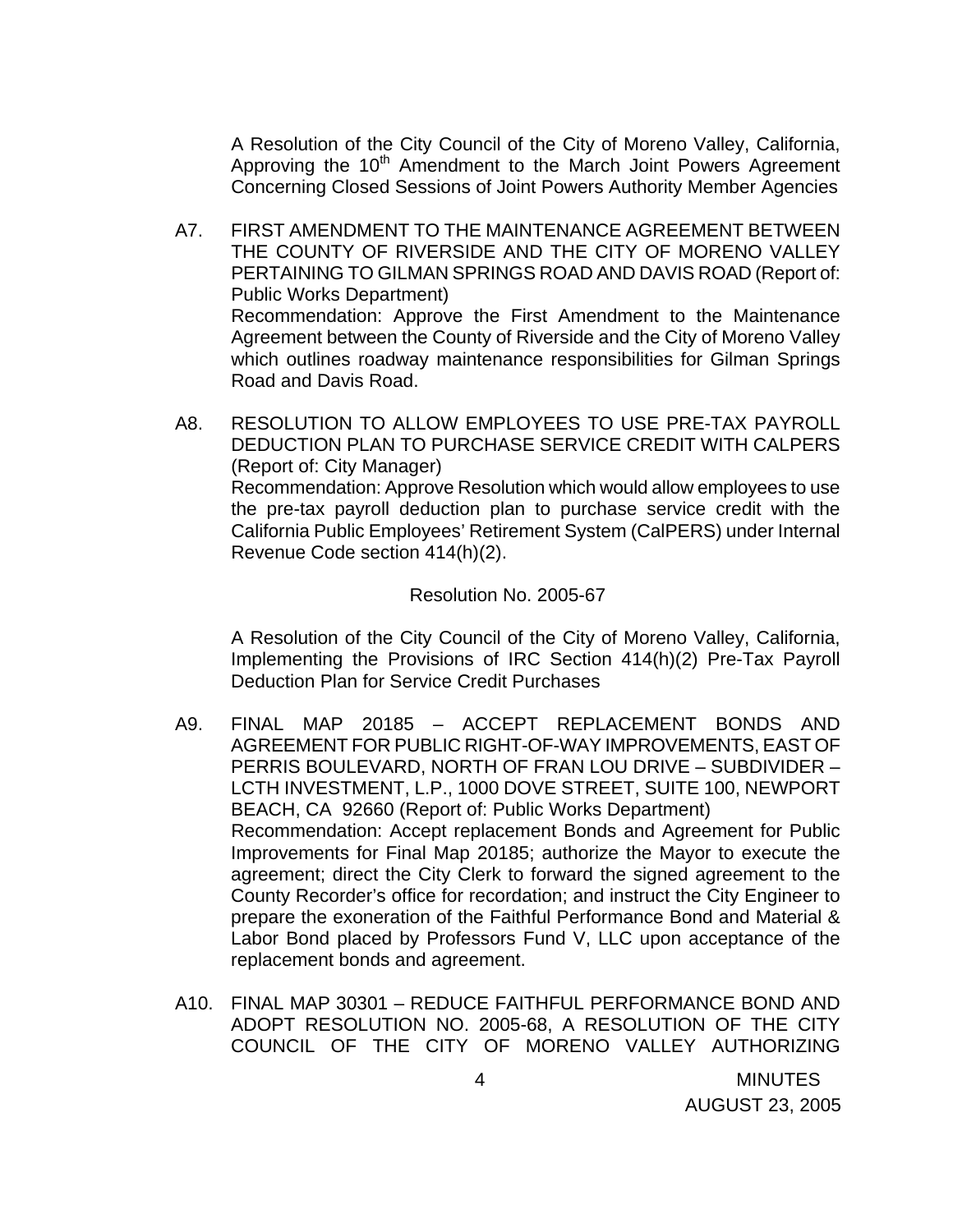ACCEPTANCE OF THE PUBLIC RIGHT-OF-WAY IMPROVEMENTS AS COMPLETE AND ACCEPTING COYOTE SPRINGS COURT, VIA ULTIMO AND PALOMINO LANE INTO THE CITY MAINTAINED STREET SYSTEM - SUBDIVIDER – K. HOVNANIAN FORECAST HOMES, INC., 3536 CONCOURS STREET, SUITE 100, ONTARIO, CA 91764 (Report of: Public Works Department)

 Recommendation: Approve the reduction to the Faithful Performance Bond for Final Map 30301; authorize the City Engineer to reduce the Faithful Performance Bond; and adopt Resolution No. 2005-68 authorizing the acceptance of the public right-of-way improvements for Final Map 30301 as complete and accepting Coyote Springs Court, Via Ultimo and Palomino Lane into the City Maintained Street System.

#### Resolution No. 2005-68

 A Resolution of the City Council of the City of Moreno Valley, California, Authorizing the Acceptance of the Public Right-of-Way Improvements as Complete within Tract 30301, and Accepting Coyote Springs Court, Via Ultimo and Palomino Lane into the City Maintained Street System

A11. FINAL MAP 30300 – REDUCE FAITHFUL PERFORMANCE BOND AND ADOPT RESOLUTION NO. 2005-69, A RESOLUTION OF THE CITY COUNCIL OF THE CITY OF MORENO VALLEY AUTHORIZING ACCEPTANCE OF THE PUBLIC RIGHT-OF-WAY IMPROVEMENTS AS COMPLETE AND ACCEPTING CLYDESDALE LANE, COLT WAY, STALLION ROAD, DARTMOOR CIRCLE, WELSH COURT, MUSTANG COURT, AND SPIRIT ROAD INTO THE CITY MAINTAINED STREET SYSTEM - SUBDIVIDER – BEAZER HOMES HOLDINGS CORPORATION, 1100 TOWN & COUNTRY, SUITE 100, ORANGE, CA 92868 (Report of: Public Works Department)

 Recommendation: Approve the reduction to the Faithful Performance Bond for Final Map 30300; authorize the City Engineer to reduce the Faithful Performance Bond; and adopt Resolution No. 2005-69 authorizing the acceptance of the public right-of-way improvements for Final Map 30300 as complete and accepting Clydesdale Lane, Colt Way, Stallion Road, Dartmoor Circle, Welsh Court, Mustang Court, and Spirit Road into the City Maintained Street System.

#### Resolution No. 2005-69

 A Resolution of the City Council of the City of Moreno Valley, California, Authorizing the Acceptance of the Public Right-of-Way Improvements as Complete within Tract 30300, and Accepting Clydesdale Lane, Colt Way, Stallion Road, Dartmoor Circle, Welsh Court, Mustang Court, and Spirit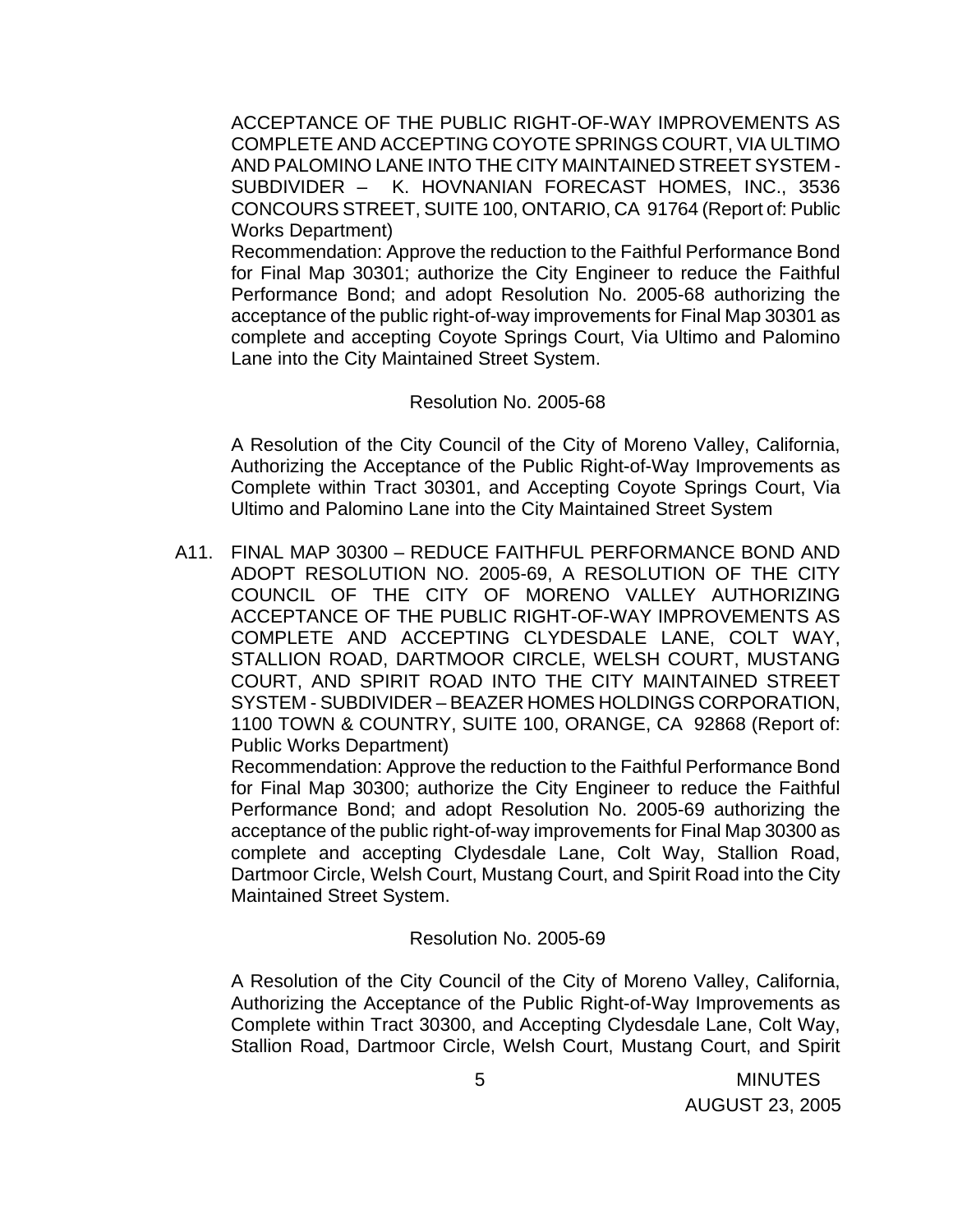Road into the City Maintained Street System

- A12. FINAL MAP 21040 SINGLE FAMILY RESIDENTIAL PROJECT, AMENDMENT TO AGREEMENT FOR PUBLIC IMPROVEMENTS (TIME EXTENSION), NORTH OF ELDER AND EAST OF MORRISON STREET - SUBDIVIDER: FIESTA DEVELOPMENT, INC., 470 EAST HARRISON STREET, CORONA, CA 92879 (Report of: Public Works Department) Recommendation: Authorize the Mayor to execute the Amendment to Agreement for Public Improvements for Final Map 21040; and instruct the City Clerk to forward the completed Amendment to Agreement for Public Improvements to the County Recorder's Office for recordation.
- A13. APPROVAL OF FINAL MAP 32018 SINGLE FAMILY RESIDENTIAL PROJECT, AND ACCEPT BONDS & AGREEMENT FOR PUBLIC RIGHT-OF-WAY IMPROVEMENTS, COTTONWOOD AVENUE, BETWEEN PERRIS BOULEVARD AND KITCHING STREET - SUBDIVIDER - YH COTTONWOOD LLC, 10370 TRADEMARK STREET, RANCHO CUCAMONGA, CA 91730 (Report of: Public Works Department) Recommendation: Approve Final Map 32018, authorize the City Clerk to sign the map and transmit said map to the County Recorder's Office for recordation; accept the Bonds and Agreement for public improvements; authorize the Mayor to execute the Agreement; and direct the City Clerk to forward the signed Agreement to the County Recorder's Office for recordation.
- A14. APPROVAL FOR THE SECOND AMENDMENT TO POLICE CONTRACT (Report of: Police Department) Recommendation: Approve the Second Amendment to the police contract.
- A15. APPROVAL OF QUARTERLY INVESTMENT REPORT QUARTER ENDED JUNE 30, 2005 (Report of: Finance Department) Recommendation: Approve and accept the quarterly investment report, in compliance with California Government Code Section 53646.
- A16. RESOLUTION NO. 2005-70 AUTHORIZING THE LEVY OF REGULATORY RATES ON THE RIVERSIDE COUNTY TAX ROLL FOR THE NATIONAL POLLUTANT DISCHARGE ELIMINATION SYSTEM (NPDES) FOR RESIDENTIAL DEVELOPMENTS (Report of: Public Works Department) Recommendation: Approve and adopt Resolution No. 2005-70 to authorize the National Pollutant Discharge Elimination System (NPDES) regulatory rate collection on the Riverside County tax roll for new residential developments.

Resolution No. 2005-70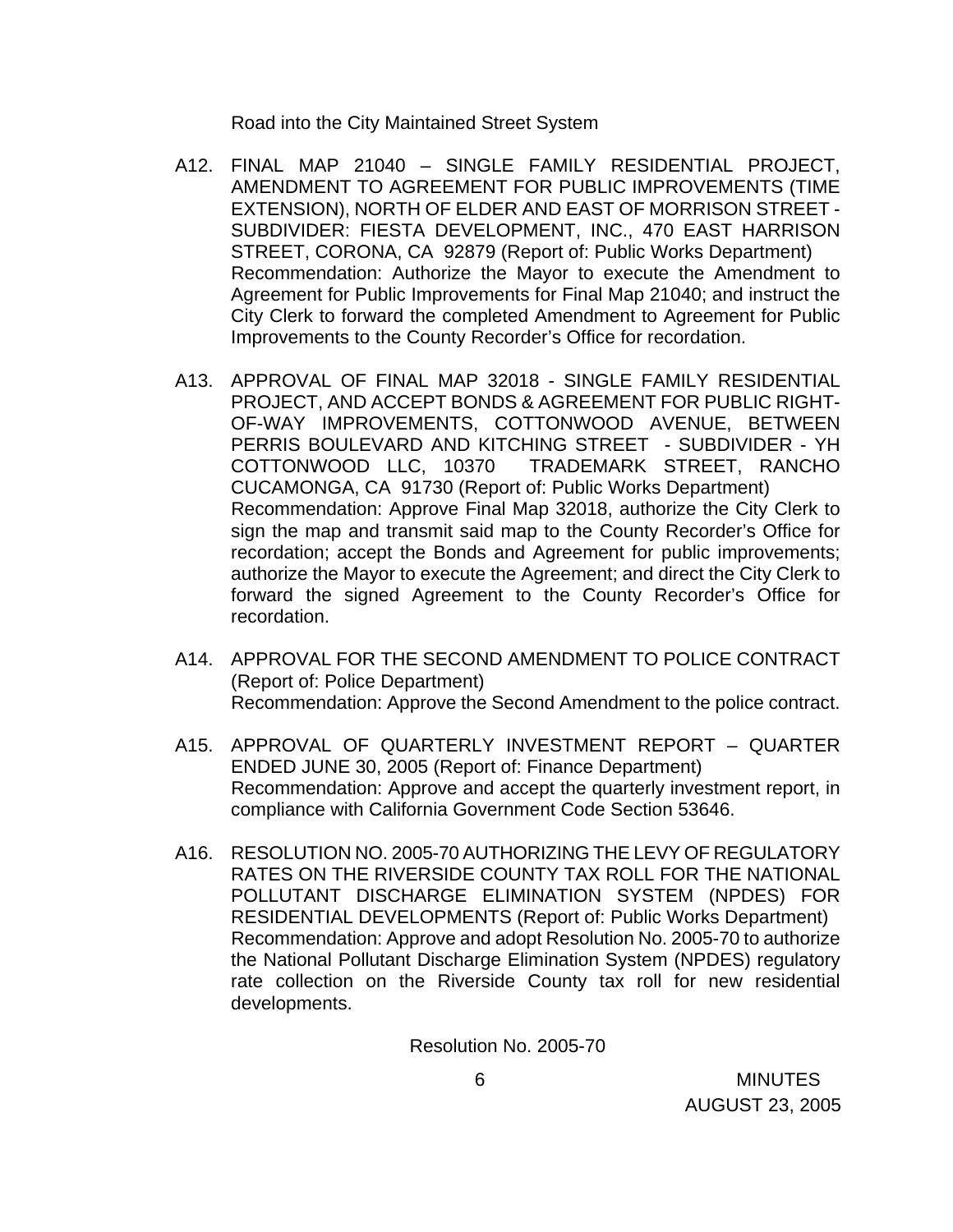A Resolution of the City Council of the City of Moreno Valley, California, Authorizing and Approving the Levy of the National Pollutant Discharge Elimination System (NPDES) Regulatory Rate on the County of Riverside Property Tax Roll

A17. PUBLIC WORKS AGREEMENT TO BUILD ELECTRICAL DISTRIBUTION SYSTEM (Report of: Economic Development Department) Recommendation: Adopt Resolution No. 2005-71, a resolution of the City of Moreno Valley approving and authorizing the execution of a Public Works Agreement with the Community Redevelopment Agency of the City of Moreno Valley.

#### Resolution No. 2005-71

 A Resolution of the City Council of the City of Moreno Valley Approving and Authorizing the Execution of a Public Works Agreement with the Community Redevelopment Agency of the City of Moreno Valley and Making Certain Findings in Connection with the Provision of Public Improvements and Authorizing such Improvements in Connection Therewith

A18. APPROVAL OF FINAL MAP 31269-1 - SINGLE FAMILY RESIDENTIAL PROJECT, AND ACCEPT BONDS & AGREEMENT FOR PUBLIC RIGHT-OF-WAY IMPROVEMENTS, WEST OF REDLANDS BOULEVARD BETWEEN DRACAEA AVENUE AND COTTONWOOD AVENUE - SUBDIVIDER - RICHMOND AMERICAN HOMES OF CALIFORNIA, INC., 16845 VON KARMAN, SUITE 100, IRVINE, CA 92606 (Report of: Public Works Department)

 Recommendation: Approve Final Map 31269-1, authorize the City Clerk to sign the map and transmit said map to the County Recorder's Office for recordation; accept the Bonds and Agreement for Public Improvements; authorize the Mayor to execute the Agreement; and direct the City Clerk to forward the signed Agreement to the County Recorder's Office for recordation.

A19. APPROVAL OF FINAL MAPS 32143 & 32144 – MULTI-FAMILY RESIDENCES, AND ACCEPT BONDS & AGREEMENT FOR PUBLIC RIGHT-OF-WAY IMPROVEMENTS, SOUTHEAST CORNER OF IRIS AVENUE AND LASSELLE STREET SUBDIVIDER - BEAZER HOMES HOLDINGS CORP., 1100 TOWN AND COUNTRY ROAD, SUITE 100, ORANGE, CA 92868 (Report of: Public Works) Recommendation: Approve Final Maps 32143 & 32144, authorize the City Clerk to sign the map and transmit said maps to the County Recorder's Office for recordation; accept the Bonds and Agreement for Public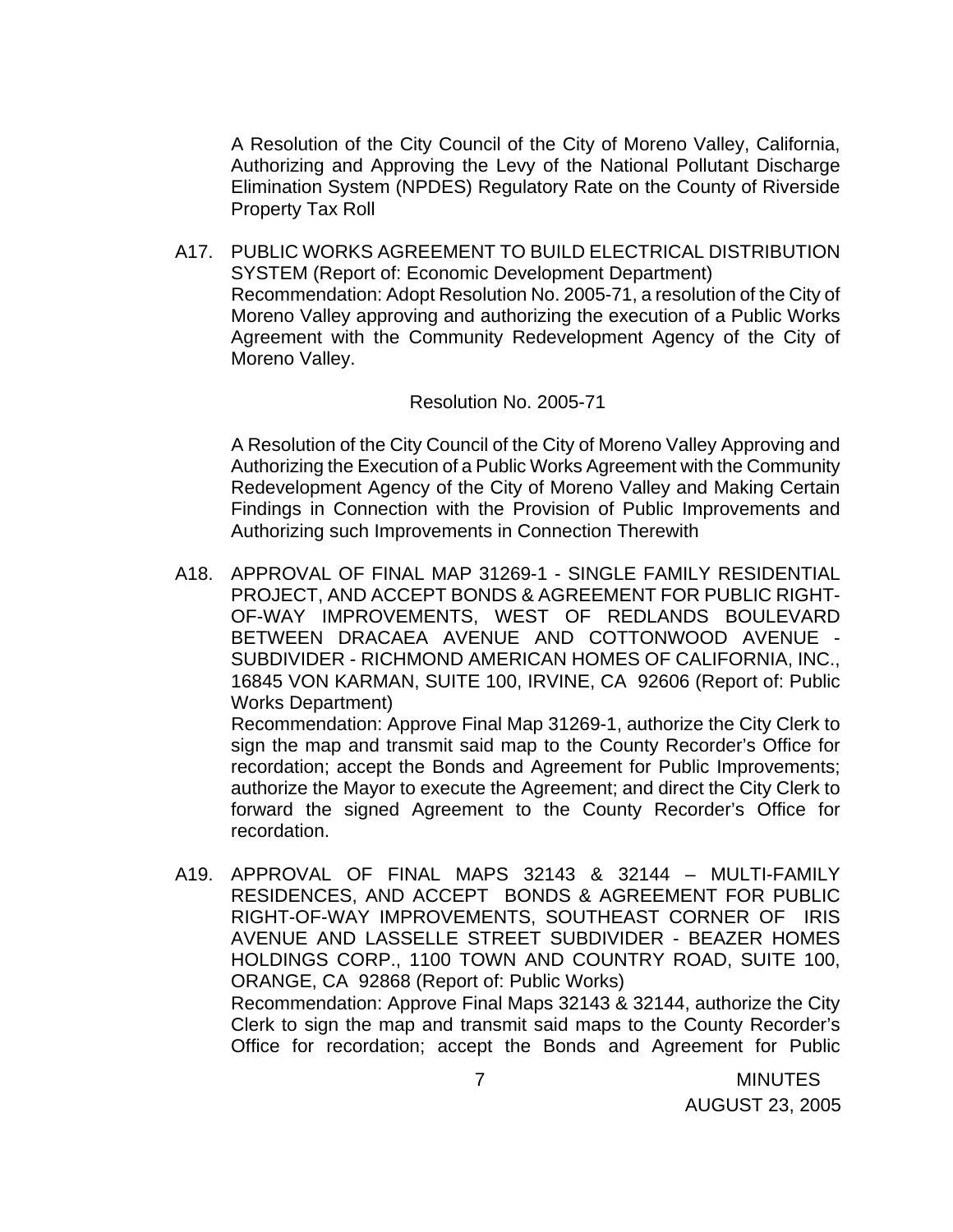Improvements for each final map; authorize the Mayor to execute the Agreements; and direct the City Clerk to forward the signed Agreements to the County Recorder's Office for recordation.

A20. RESOLUTION NO. 2005-73, APPROVE AND AUTHORIZE EXECUTION OF PROGRAM SUPPLEMENT AGREEMENT NO. 020-M, TO THE ADMINISTERING AGENCY-STATE AGREEMENT FOR FEDERAL-AID PROJECT NO. STPLH-5441 (038), INDIAN STREET AND CACTUS AVENUE INTERSECTION AND STORM DRAIN IMPROVEMENTS, PROJECT NO. 03-12567123 (Report of: Public Works Department) Recommendation: Adopt Resolution No. 2005-73, and approve and authorize the execution of Program Supplement Agreement No. 020-M, to the Administering Agency-State Agreement for Federal Aid Project No. STPLH-5441 (038) for construction; and authorize the Mayor to execute Program Supplement Agreement No. 020-M.

### Resolution No. 2005-73

 A Resolution of the City Council of the City of Moreno Valley, California, Approving and Authorizing Execution of Program Supplement No. 020-M to Administering Agency-State Agreement No. 08-5441 for Federal-Aid Projects Between the State of California, Acting By and Through the Department of Transportation, and the City of Moreno Valley

A21. REAL PROPERTY ACQUISITION PROCEDURES PURSUANT TO TITLE 25 OF THE CALIFORNIA CODE OF REGULATIONS (Report of: Interim Economic Development Director) Recommendation: Adopt Resolution 2005-72, a resolution adopting acquisition procedures pursuant to Title 25 of the California Code of Regulations.

Resolution No. 2005-72

A Resolution of the City Council of the City of Moreno Valley Adopting Acquisition Procedures Pursuant to Title 25 of the California Codes of Regulations

A22. ADOPT RESOLUTION NO. 2005-74 AUTHORIZING THE APPLICATION SUBMITTAL FOR THE 2005 TRANSPORTATION ENHANCEMENT (TE) GRANT PROGRAM (Report of: Public Works Department) Recommendation: Approve staff's proposed project recommendations for the 2005 Transportation Enhancement grant program; adopt Resolution No. 2005-74 authorizing the application submittal for the 2005 Transportation Enhancement grant program; and authorize the Public Works Director/City Engineer to submit an application to the Riverside County Transportation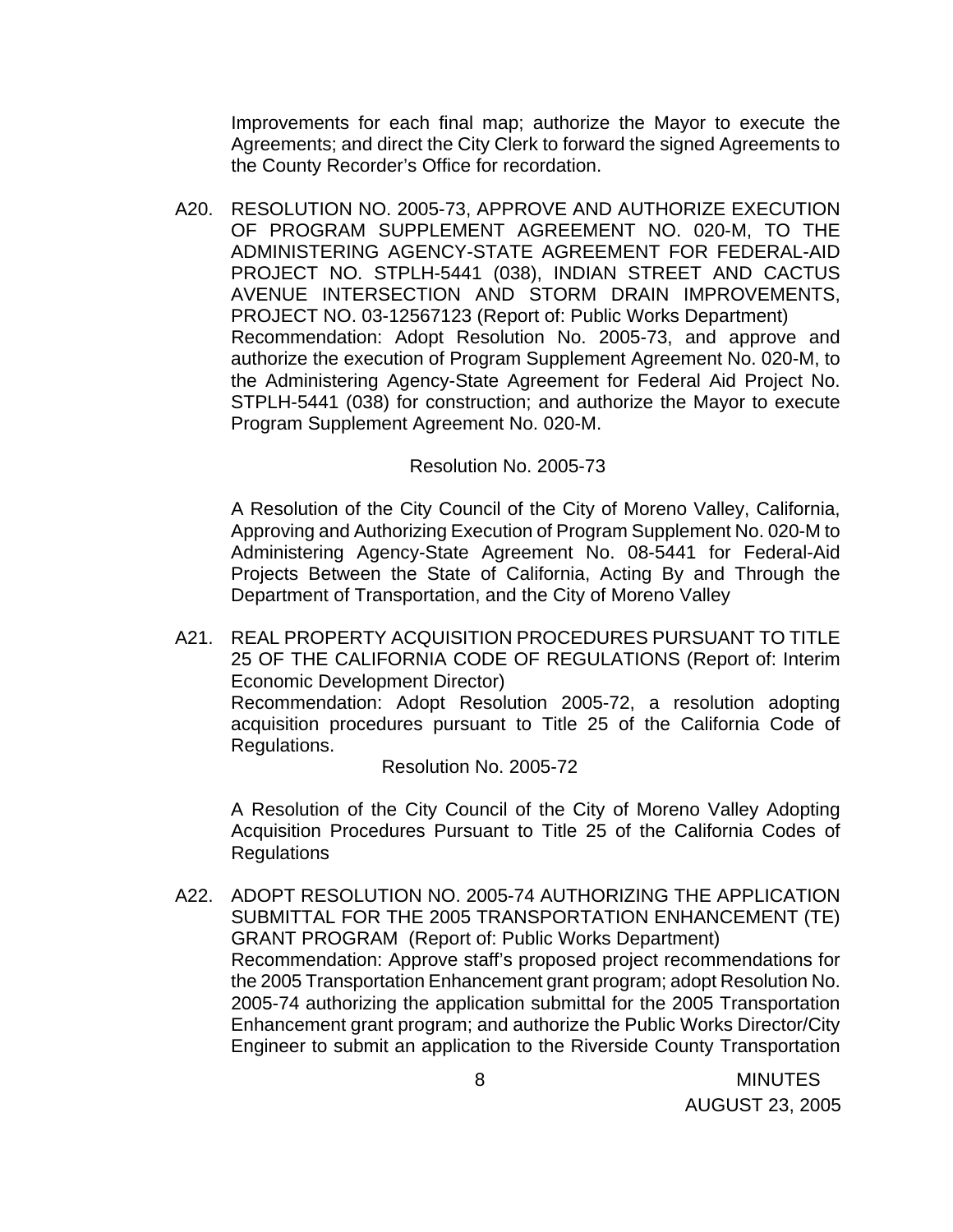Commission for the 2005 Transportation Enhancement grant program.

## Resolution No. 2005-74

 A Resolution of the City Council of the City of Moreno Valley, California, Authorizing the Submission of an Application for the 2005 Transportation Enhancement (TE) Grant Program and Authorizing the Public Works Director to Submit the Application to the Riverside County Transportation Commission for the Transportation Enhancement (TE) Grant Program

A23. PURCHASE OF POLICE ENFORCEMENT MOTORCYCLE (Report of: Police Department)

 Recommendation: Approve the replacement of one (1) 2002 BMW R 1150 RT-P Police Enforcement Motorcycle with one (1) 2005 Yamaha FJR-1300 Motorcycle; approve budget expenditures in the amount of \$22,000.00 from the Equipment Replacement Reserve Fund account 757.99401.6641.648 for the purchase of one (1) 2005 Yamaha FJR-1300 Motorcycle, related emergency equipment, and the development of this motorcycle into a police enforcement motorcycle; and award the purchase of one (1) Yamaha FJR-1300 Motorcycle from Corona Yamaha and authorize the Finance Director to issue purchase orders to Corona Yamaha in the amount of \$13,240.00 and \$8,760.00 to subsequent equipment vendors for the required motorcycle emergency equipment.

## **B. CONSENT CALENDAR** - **COMMUNITY SERVICES DISTRICT**

- B1. ORDINANCES FIRST READING BY TITLE ONLY Waived reading of all Ordinance Introductions and read by title only.
- B2. MINUTES REGULAR MEETING OF JULY 12, 2005 (Report of: City Clerk's Department) Recommendation: Approve as submitted.
- B3. MAIL BALLOT PROCEEDING FOR COMMUNITY SERVICES DISTRICT ZONE M (COMMERCIAL/INDUSTRIAL IMPROVED MEDIAN MAINTENANCE) FOR APNS 484-020-010 AND 484-020-022 VP DEVELOPMENT (ALESSANDRO/KITCHING APARTMENTS). LOCATED AT THE SOUTHWEST CORNER OF ALESSANDRO BOULEVARD AND KITCHING STREET (Report of: Public Works Department) Recommendation: Accept public comments regarding the mail ballot proceeding for APNs 484-020-010 and 484-020-022 (Alessandro/Kitching Apartments) for inclusion into CSD Zone M (Commercial/Industrial Improved Median Maintenance).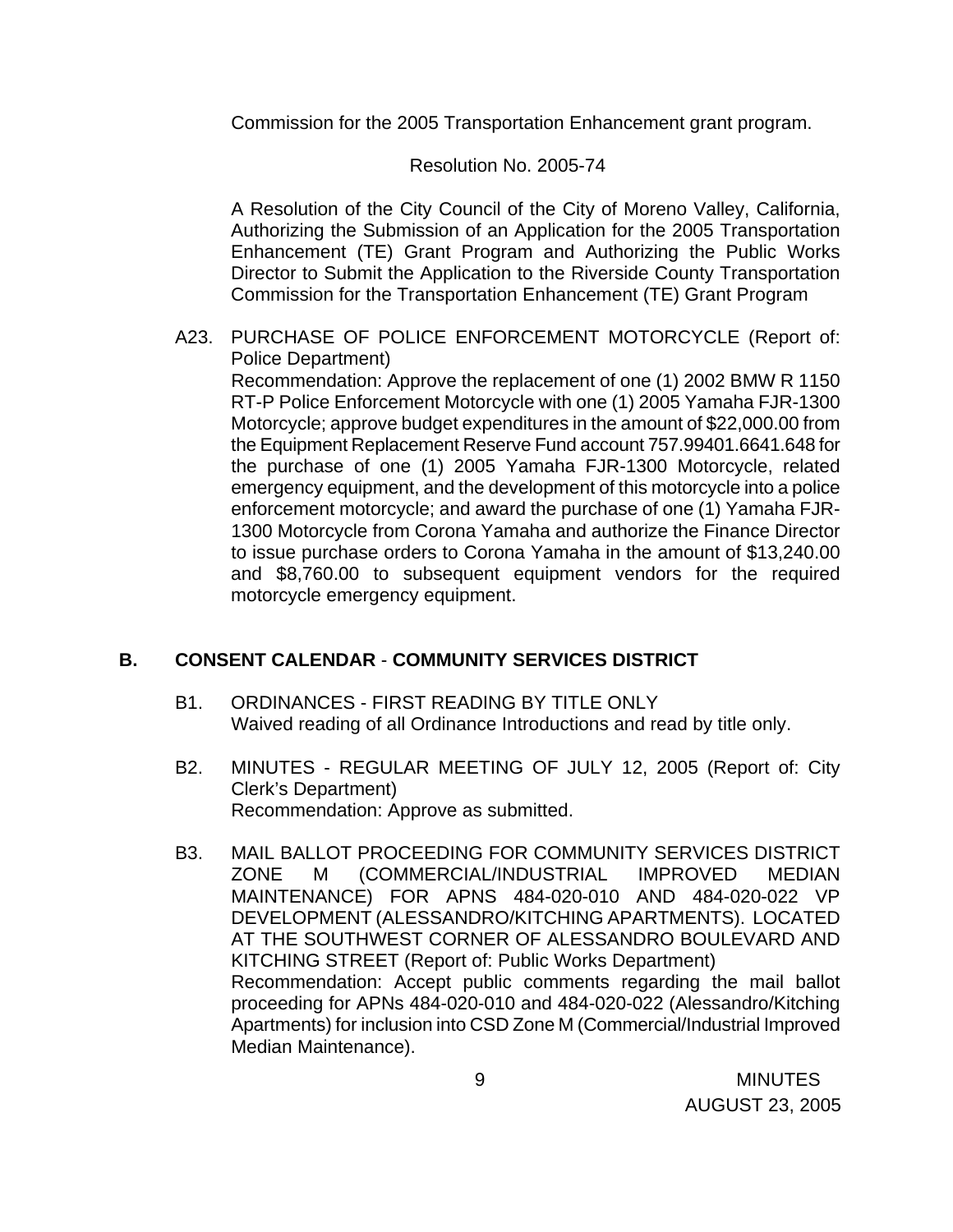B4. MAIL BALLOT PROCEEDING FOR TENTATIVE TRACT 31305 (AND ALL AFFECTED PHASES) FOR: 1) INCLUSION INTO COMMUNITY SERVICES DISTRICT (CSD) ZONE B (RESIDENTIAL STREET LIGHTING), 2) INCLUSION INTO CSD ZONE D (PARKWAY LANDSCAPE MAINTENANCE) AND 3) APPROVAL OF THE NATIONAL POLLUTANT DISCHARGE ELIMINATION SYSTEM (NPDES) REGULATORY RATE SCHEDULE. LOCATED AT THE NORTHWEST CORNER OF EUCALYPTUS AVENUE AND NASON STREET; AND MAIL BALLOT PROCEEDING FOR CSD ZONE M (COMMERCIAL/INDUSTRIAL IMPROVED MEDIAN MAINTENANCE) APNS 292-230-005 & 292-230-006 (AUTO ZONE). LOCATED AT THE NORTHEAST CORNER OF SUNNYMEAD BOULEVARD AND GRAHAM STREET (Report of: Public Works Department)

Recommendation: Accept public comments regarding the mail ballot proceedings for Auto Zone – APNs 292-230-005 & 292-230-006 – inclusion into CSD Zone M (Commercial/Industrial Improved Median Maintenance); and Tentative Tract 31305 (and all affected phases) for inclusion into CSD Zone B (Residential Street Lighting), CSD Zone D (Parkway Landscape Maintenance), and approval of the annual charges.

B5. REQUEST TO ADVERTISE A NOTICE REQUESTING PROPOSALS – MORENO VALLEY COMMUNITY SERVICES DISTRICT - PROJECT NO. D-SG1-E/05 – MAINTENANCE OF PARKWAY AND MEDIAN LANDSCAPING AND IRRIGATION – STANDARD SERVICE (Report of: Public Works Department) Recommendation: Adopt the area maps and maintenance specifications,

which are on file in the office of the Director of Public Works; and authorize the City Clerk to advertise a Notice Requesting Proposals for Project D-SG1-E/05.

B6. REQUEST TO ADVERTISE A NOTICE REQUESTING PROPOSALS – MORENO VALLEY COMMUNITY SERVICES DISTRICT - PROJECT NO. D-SG1-W/05 – MAINTENANCE OF PARKWAY AND MEDIAN LANDSCAPING AND IRRIGATION – STANDARD SERVICE (Report of: Public Works Department) Recommendation: Adopt the area maps and maintenance specifications, which are on file in the office of the Director of Public Works; and authorize

the City Clerk to advertise a Notice Requesting Proposals for Project D-SG1-W/05.

### **C. CONSENT CALENDAR** - **COMMUNITY REDEVELOPMENT AGENCY**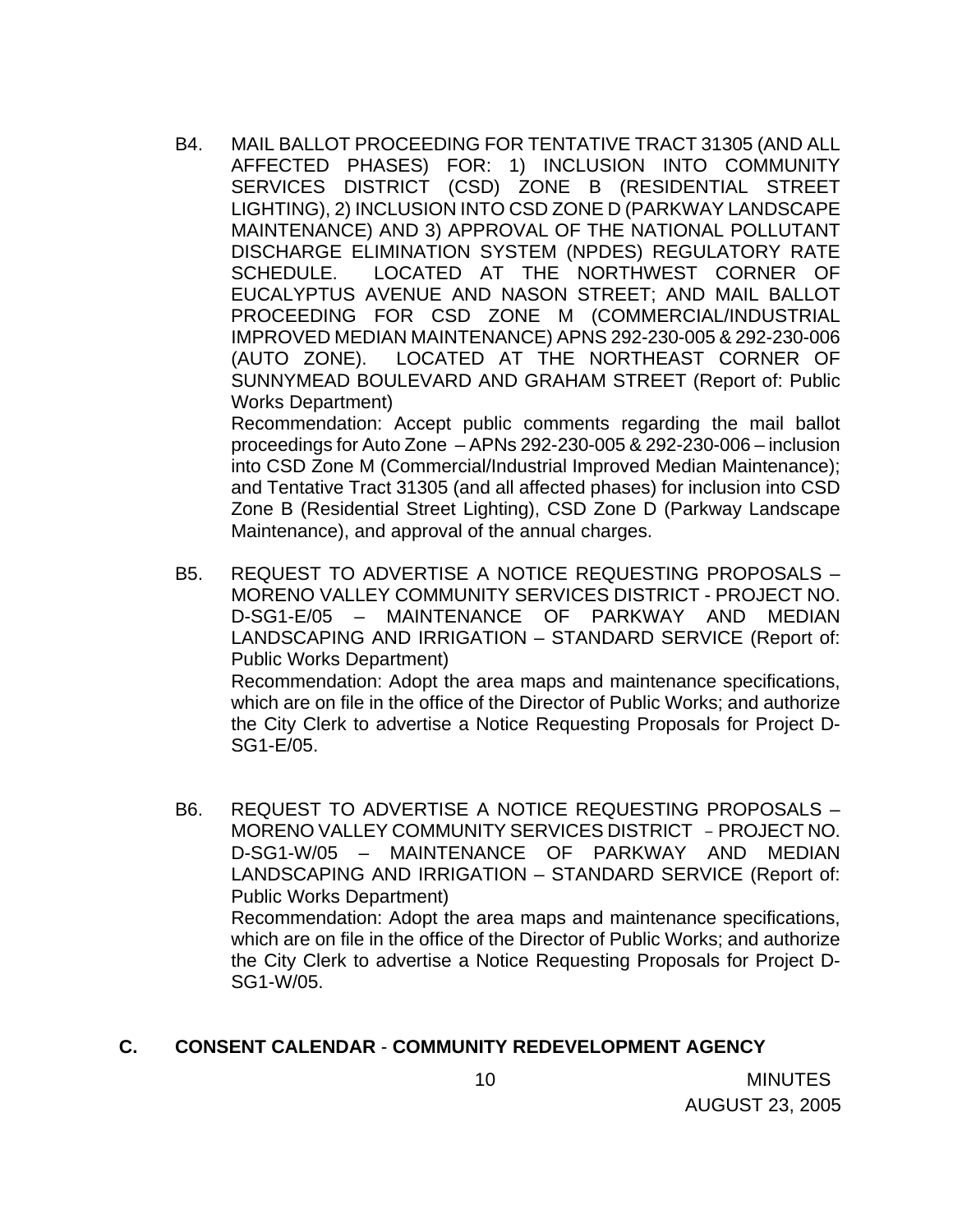- C1. ORDINANCES FIRST READING BY TITLE ONLY Waived reading of all Ordinance Introductions and read by title only.
- C2. MINUTES REGULAR MEETING OF JULY 12, 2005 (Report of: City Clerk's Department) Recommendation: Approve as submitted.
- C3. PUBLIC WORKS AGREEMENT TO BUILD ELECTRICAL DISTRIBUTION SYSTEM (Report of: Economic Development Department) Recommendation: Adopt Resolution No. RDA 2005-09, a resolution of the Community Redevelopment Agency of the City of Moreno Valley approving and authorizing the execution of a Public Works Agreement with the City of Moreno Valley.

### Resolution No. RDA 2005-09

 A Resolution of the Community Redevelopment Agency of the City of Moreno Valley Approving and Authorizing the Execution of a Public Works Agreement with the City of Moreno Valley and Making Certain Findings in Connection with the Provision of Public Improvements and Authorizing such Improvements in Connection Therewith

## **D. CONSENT CALENDAR** - **BOARD OF LIBRARY TRUSTEES**

- D1. ORDINANCES FIRST READING BY TITLE ONLY Waived reading of all Ordinance Introductions and read by title on
- D2. MINUTES REGULAR MEETING OF JULY 12, 2005 (Report of: City Clerk's Department) Recommendation: Approve as submitted.

## **Joint Consent Calendar Items A2 – D2 approved by a 5-0 vote. m/White, s/Flickinger.**

- **E. PUBLIC HEARINGS NONE**
- **F. ITEMS REMOVED FROM CONSENT CALENDARS FOR DISCUSSION OR SEPARATE ACTION - NONE**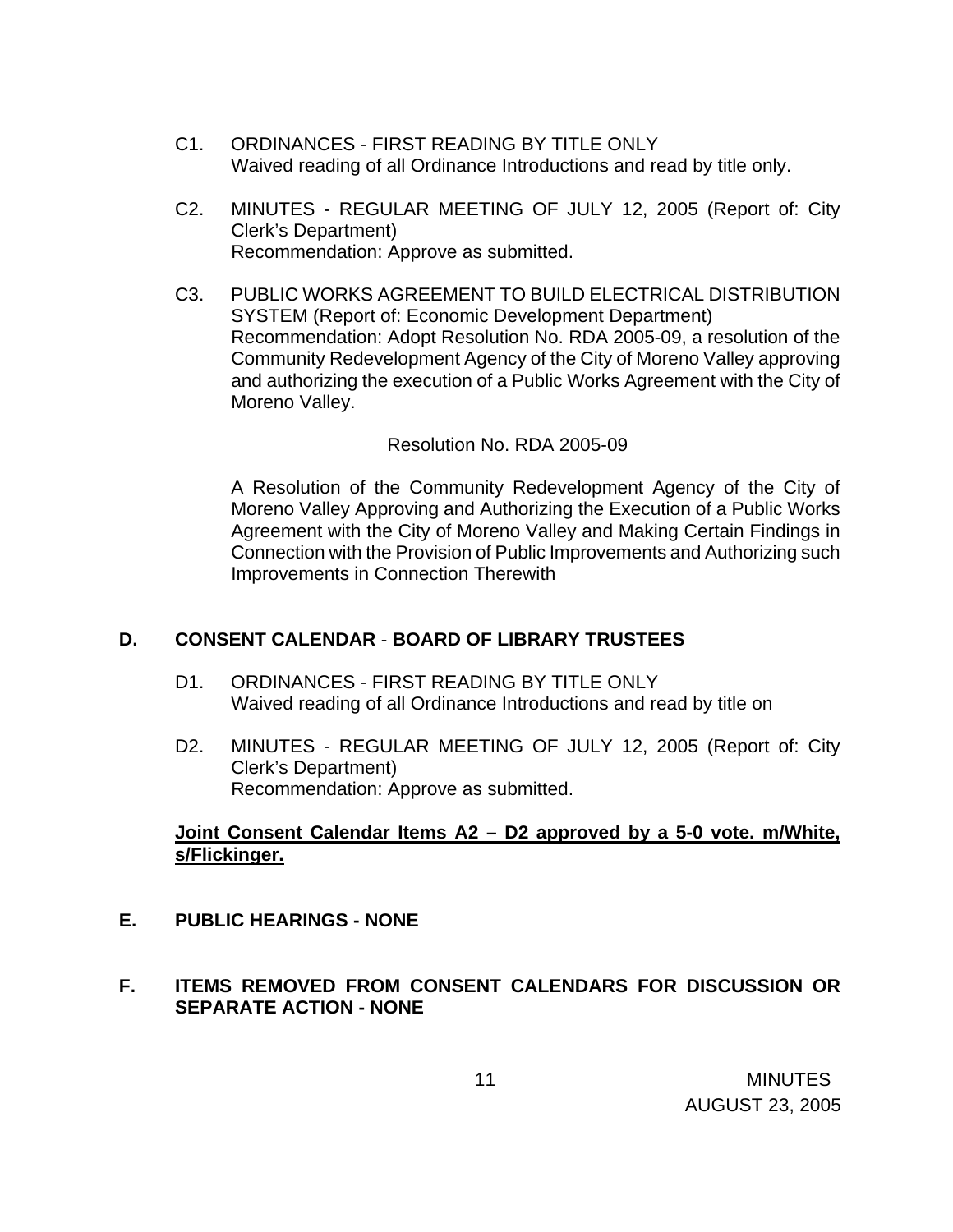### **G. REPORTS**

### G1. CITY COUNCIL REPORTS ON REGIONAL ACTIVITIES

 Mayor Stewart opened the agenda item for public comments; there being none, public comments were closed.

 Mayor Stewart gave an update on the progress being made at March Air Reserve Base pertaining to the energizing of the electrical system at the March Global Port. Southern California Edison will be doing the work at a cost of \$43 million for the infrastructure as well as the upgrading of the existing electrical. Also gave update on the arrival of the new C17 cargo planes that will be stationed at MARB. There will be a total of eight and March is the first Air Force Reserve Unit to acquire these planes. Announced there will be no air show this year at March but they will be holding one next year.

 Council Member Batey gave an update on the Riverside Conservation Agency and stated they held a Special Meeting and accepted the resignation of the General Manager of the Agency. Also stated a study has been done to look at the future of the Agency and the possibility of breaking away from WRCOG (Western Riverside Council of Governments).

 Council Member West gave an update on Metrolink and stated the delays that have been happening on the rail lines are due to the increase in freight trains using the rail lines. Metrolink is currently in arbitration to try to resolve this issue. Will keep the public updated on the status of the arbitration.

G2. DEDICATION OF FIRE STATION 58 IN HONOR OF FIREFIGHTER CHRISTOPHER KANTON (Report of: Fire Chief) (No written material provided)

Mayor Stewart opened the agenda item for public comments; there being none, public comments were closed.

### **Approved by a 5-0 vote. m/Batey, s/Flickinger.**

G3. ORDINANCE REPEALING AND REENACTING CHAPTER 2.18 OF THE CITY OF MORENO VALLEY MUNICIPAL CODE RELATING TO THE PLANNING COMMISSION (Report of: City Clerk's Department)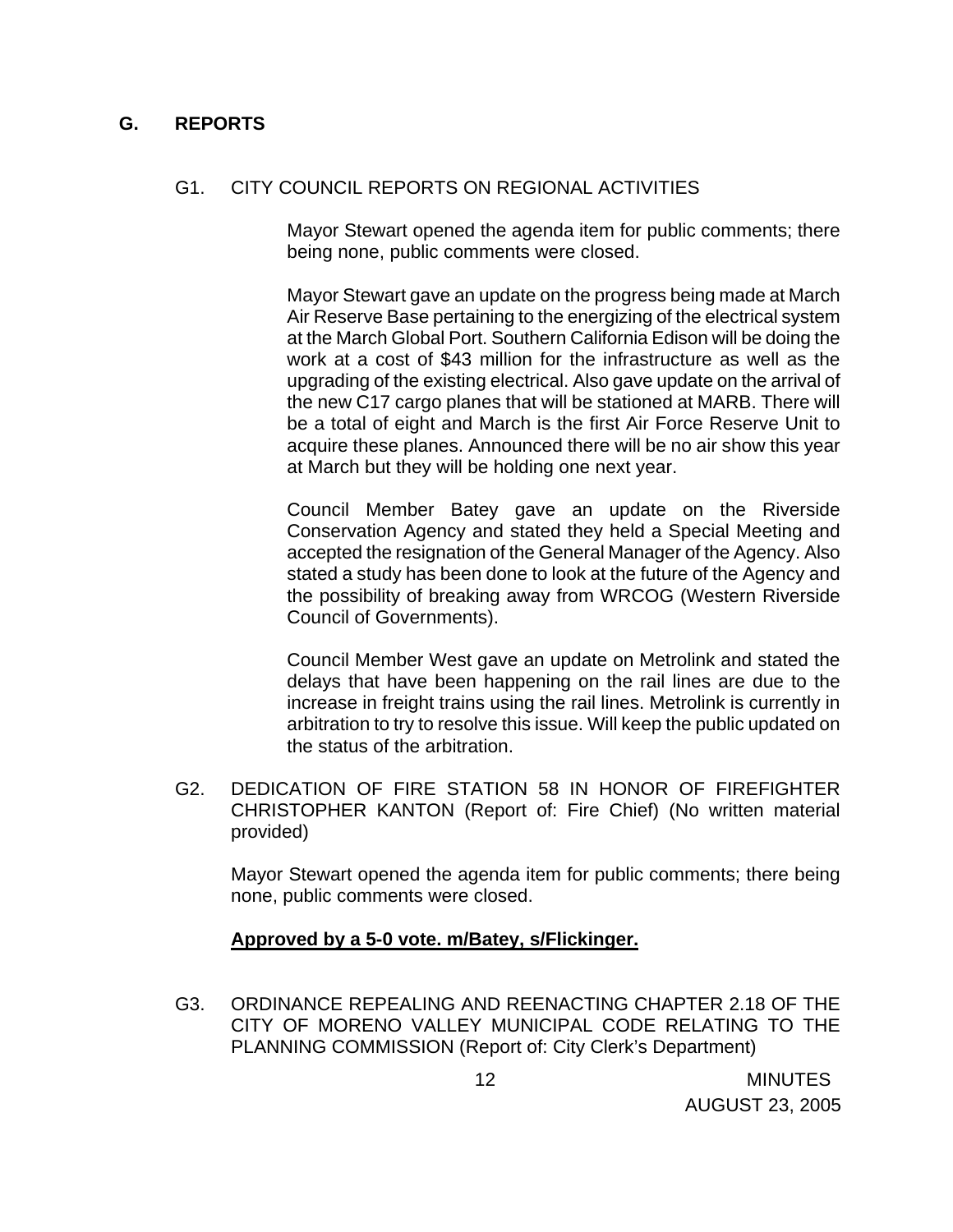Recommendation: That the City Council introduce Ordinance No. 691, repealing and reenacting Chapter 2.18 of Title 2 of the City of Moreno Valley Municipal Code relating to the Planning Commission. (Roll call required).

### Ordinance No. 691

 An Ordinance of the City Council of the City of Moreno Valley, California, Amending Title 2 by Repealing and Reenacting Chapter 2.18 Relating to the Planning Commission

 Mayor Stewart opened the agenda item for public comments; there being none, public comments were closed.

 Planning Commission to develop a dress code and bring back to Council for approval.

## **Approved by a 5-0 vote. m/Flickinger, s/Stewart to consider recablecasting Planning Commission meetings.**

## **Approved by a 5-0 vote. m/White, s/West to introduce Ordinance No. 691.**

- G4. APPOINTMENTS TO THE ECOLOGICAL PROTECTION BOARD, RECREATIONAL TRAILS BOARD AND LIBRARY COMMISSION (Report of: City Clerk's Department) Recommendation: That City Council, after reviewing the ballots provided by the City Clerk:
	- 1. Appoint one member to the Ecological Protection Board for a term expiring June 30, 2006 or June 30, 2007;
	- 2. Appoint two members to the Recreational Trails Board for terms expiring June 30, 2008;
	- 3. Appoint one member to the Library Commission for a term expiring June 30, 2008; or
	- 4. If appointments are not made, declare the positions vacant and authorize the City Clerk to re-notice the positions as vacant.

 Mayor Stewart opened the agenda item for public comments; there being none, public comments were closed.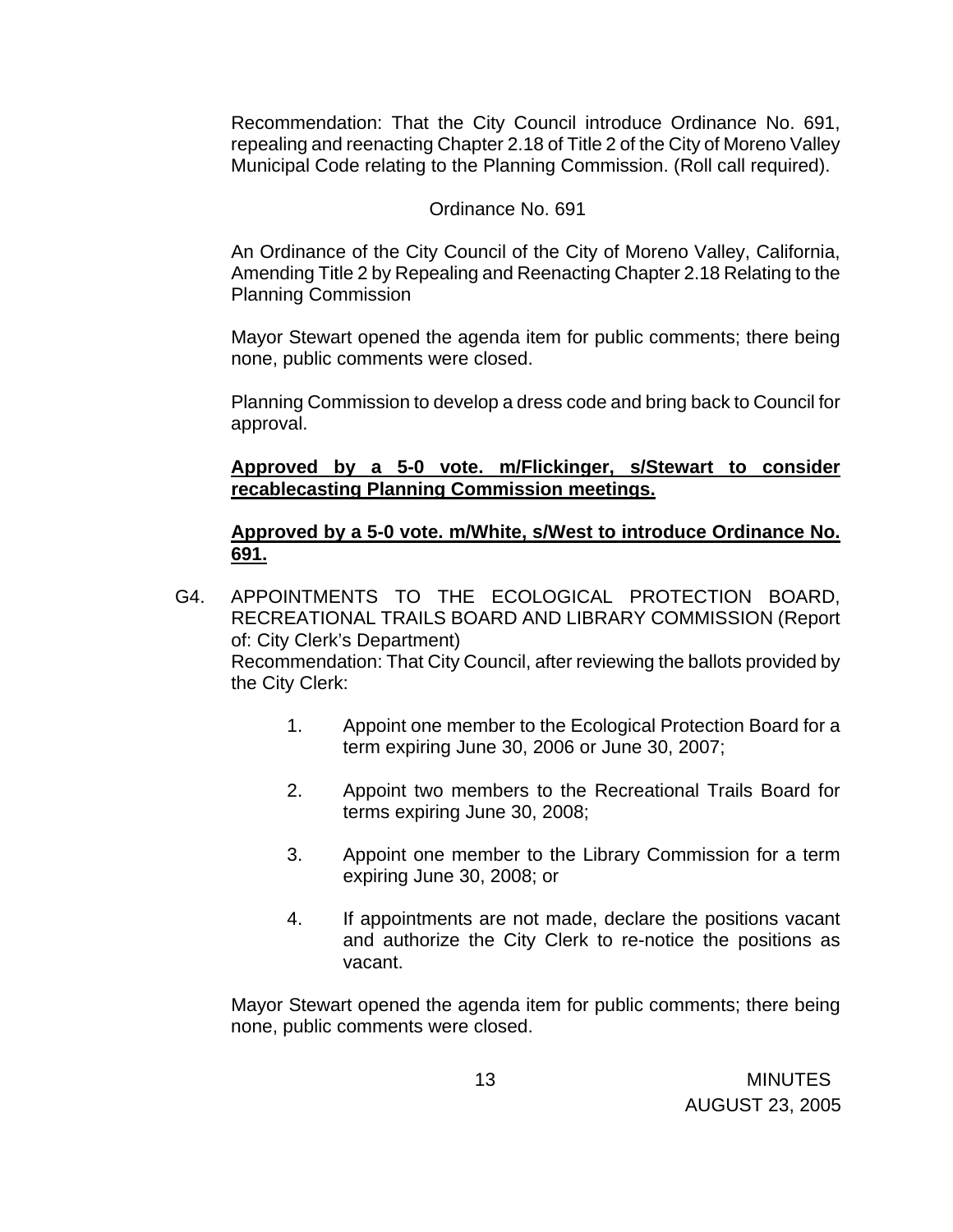**Approved by a 5-0 vote. m/Batey, s/White to make the following appointments: Jan Beyers to the Ecological Protection Board for a term expiring June 30, 2007; Gilbert Brooks and Marcus Van Hala to the Recreational Trails Board for terms expiring June 30, 2008; and Cathy Merkt to the Library Commission for a term expiring June 30, 2008.**

G5. LEGISLATIVE UPDATE (Report of: Interim Assistant City Manager) Recommendation: That the City Council receive and file the informational report.

Mayor Stewart opened the agenda item for public comments; there being none, public comments were closed.

## **Approved by a unanimous vote. m/Batey, s/West.**

G6. CITY MANAGER'S REPORT (Informational Oral Presentation – not for Council action)

City Manager Rogers gave updates on the following items:

- 1) March Joint Powers Authority (MJPA) Tax Sharing Agreement
- 2) Update to the Transportation Uniform Mitigation Program (TUMF)
- 3) Modifications to the Specific Plan for the Aquabella Project and the status of the Development Agreement
- 4) Update of the expansion plans for the Public Safety Building asked the Police Chief to give an update

## **H. LEGISLATIVE ACTIONS**

ORDINANCES - 1ST READING AND INTRODUCTION - NONE

- H1. INTRODUCE ORDINANCE NO. 692 DESIGNATING SPEED LIMIT RECERTIFICATION ON VARIOUS STREETS (Report of: Public Works Department) Recommendation: That the City Council:
	- 1. Receive and file this report; and
	- 2. Introduce Ordinance No. 692, amending Section 12.20.020 of Chapter 12.20 of the City of Moreno Valley Municipal Code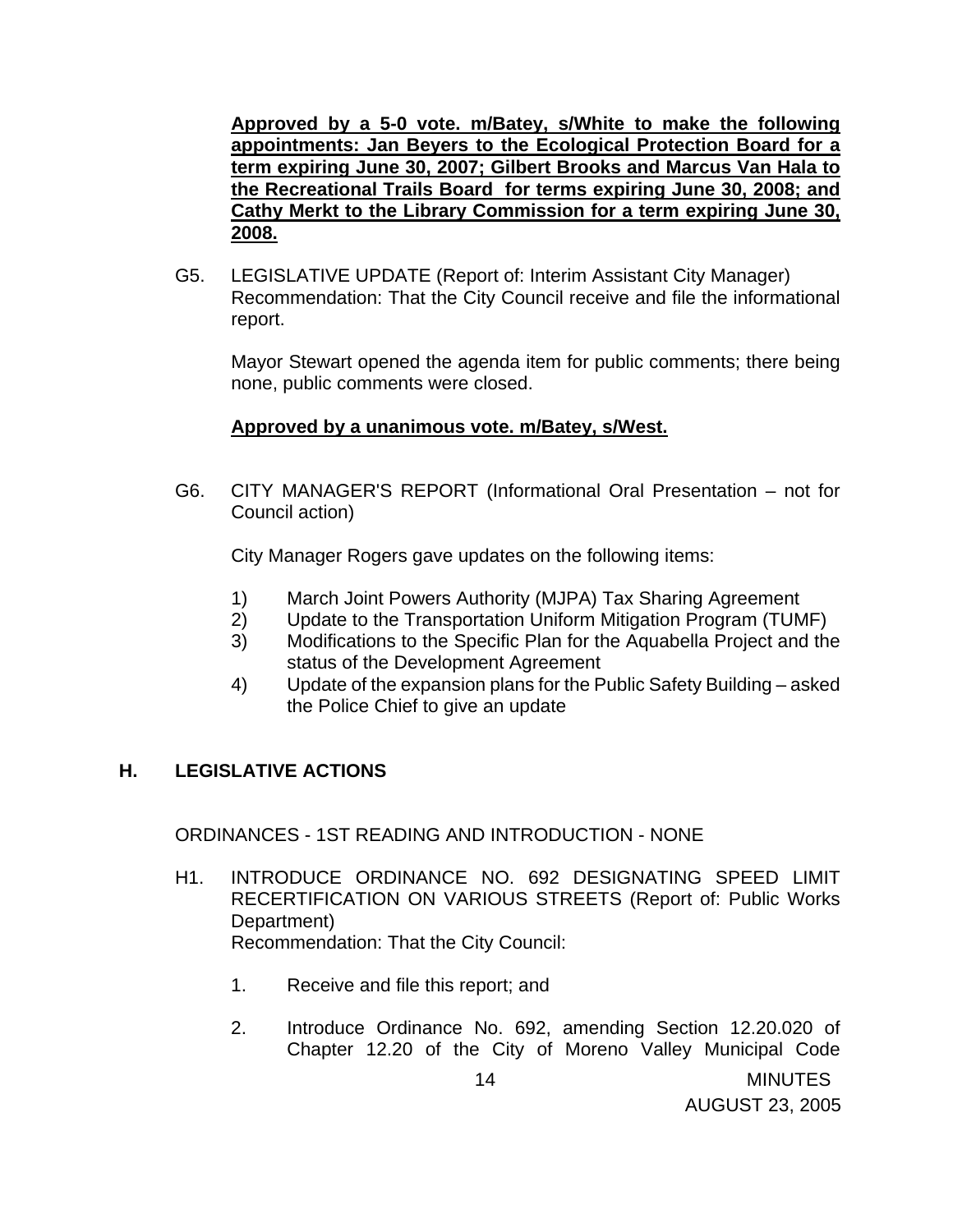designating prima facie speed limits on certain streets (as listed on the ordinance) and directing the City Engineer to take certain action in respect thereto. (Roll call required).

### Ordinance No. 692

An Ordinance of the City Council of the City of Moreno Valley, California, Amending Section 12.20.020 of Chapter 12.20 of the City of Moreno Valley Municipal Code Relating to a Prima Facie Speed Limit for Certain Streets

 Mayor Stewart opened the agenda item for public comments; there being none, public comments were closed.

### **Approved by a 5-0 vote . m/Batey, s/Flickinger.**

### ORDINANCES - 2ND READING AND ADOPTION

H2. CITY COUNCIL ORDINANCE NO. 688, APPROVING PA03-0151 (ZONE CHANGE) TO CHANGE THE LAND USE FROM COMMUNITY COMMERCIAL TO R5 FOR APPROXIMATELY 30 ACRES ON ASSESSOR'S PARCEL NUMBERS 486-240-002 AND 486-240-011 LOCATED ON THE SOUTH SIDE OF ALESSANDRO BOULEVARD AND EAST OF OLIVER AVENUE (RECEIVED FIRST READING AND INTRODUCTION JULY 12, 2005 ON A 4-0-1 VOTE) (Report of: Community Development Department)

Recommendation: Adopt Ordinance No. 688.

### Ordinance No. 688

 An Ordinance of the City Council of the City of Moreno Valley, California, Approving PA03-0151 (Zone Change) to Change the Land Use from Community Commercial to R5 for Approximately 30 Acres on Assessor's Parcel Numbers 486-240-002 and 486-240-011 Located on the South Side of Alessandro Boulevard and East of Oliver Avenue

Mayor Stewart opened the agenda item for public comments; there being none, public comments were closed.

### **Approved by a 5-0 vote . m/Batey, s/West.**

H3. CITY COUNCIL ORDINANCE NO. 689, APPROVING PA04-0157 (ZONE CHANGE) TO CHANGE THE LAND USE FROM OFFICE TO R15 FOR APPROXIMATELY 2.36 ACRES ON ASSESSOR'S PARCEL NUMBERS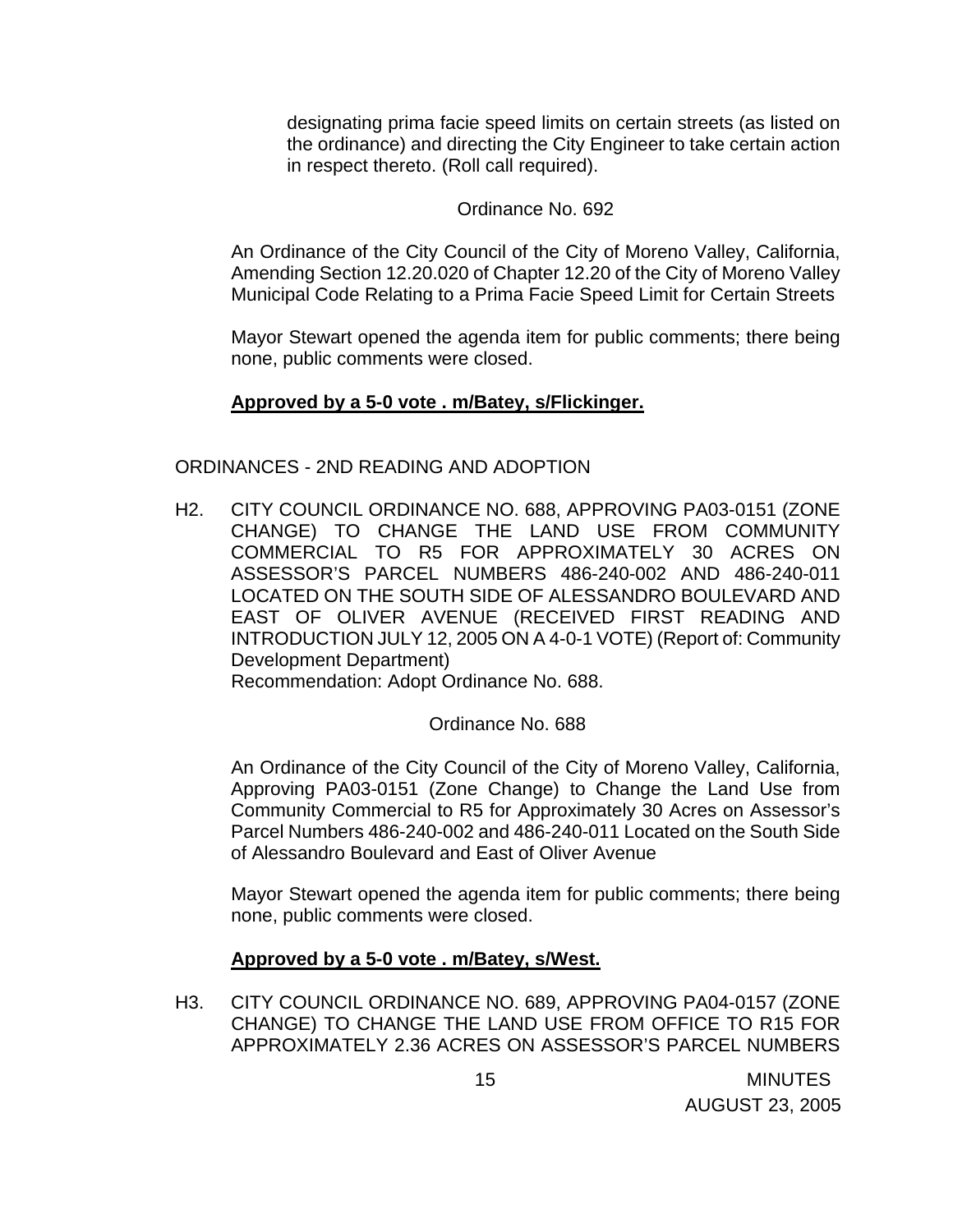484-030-008 AND 484-030-011 LOCATED AT 25767 ALESSANDRO BOULEVARD (RECEIVED FIRST READING AND INTRODUCTION JULY 12, 2005 ON A 4-0-1 VOTE) (Report of: Community Development Department)

Recommendation: Adopt Ordinance No. 689.

Ordinance No. 689

 An Ordinance of the City Council of the City of Moreno Valley, California, Approving PA04-0157 (Zone Change) to Change the Land Use from Office to R15 for Approximately 2.36 Acres on Assessor's Parcel Numbers 484- 030-008 and 484-030-011 Located at 25767 Alessandro Boulevard

 Mayor Stewart opened the agenda item for public comments; there being none, public comments were closed.

**Approved by a unanimous vote. m/White, s/West to continue the item to the City Council meeting of September 13, 2005, to research a possible clerical error within the Ordinance.** 

H4. CITY COUNCIL ORDINANCE NO. 690, APPROVING PA04-0099 (ZONE CHANGE) TO CHANGE THE LAND USE FROM PLANNED COMMERCIAL AND COMMUNITY COMMERCIAL TO NEIGHBORHOOD COMMERCIAL AND OFFICE FOR THE 17.38-NET ACRES OF ASSESSOR'S PARCEL NUMBER 486-310-022, LOCATED AT THE NORTHWEST CORNER OF IRIS AVENUE AND OLIVER STREET (RECEIVED FIRST READING AND INTRODUCTION JULY 12, 2005 ON A 4-0-1 VOTE) (Report of: Community Development Department)

Recommendation: Adopt Ordinance No. 690.

Ordinance No. 690

 An Ordinance of the City Council of the City of Moreno Valley, California, Approving PA04-0099 (Zone Change) to Change the Land Use from Planned Commercial and Community Commercial to Neighborhood Commercial and Office for the 17.38-Net Acres of Assessor's Parcel Number 486-310-022, Located at the Northwest Corner of Iris Avenue and Oliver Street

Mayor Stewart opened the agenda item for public comments; there being none, public comments were closed.

### **Approved by a 5-0 vote. m/Batey,s/West.**

RESOLUTIONS – NONE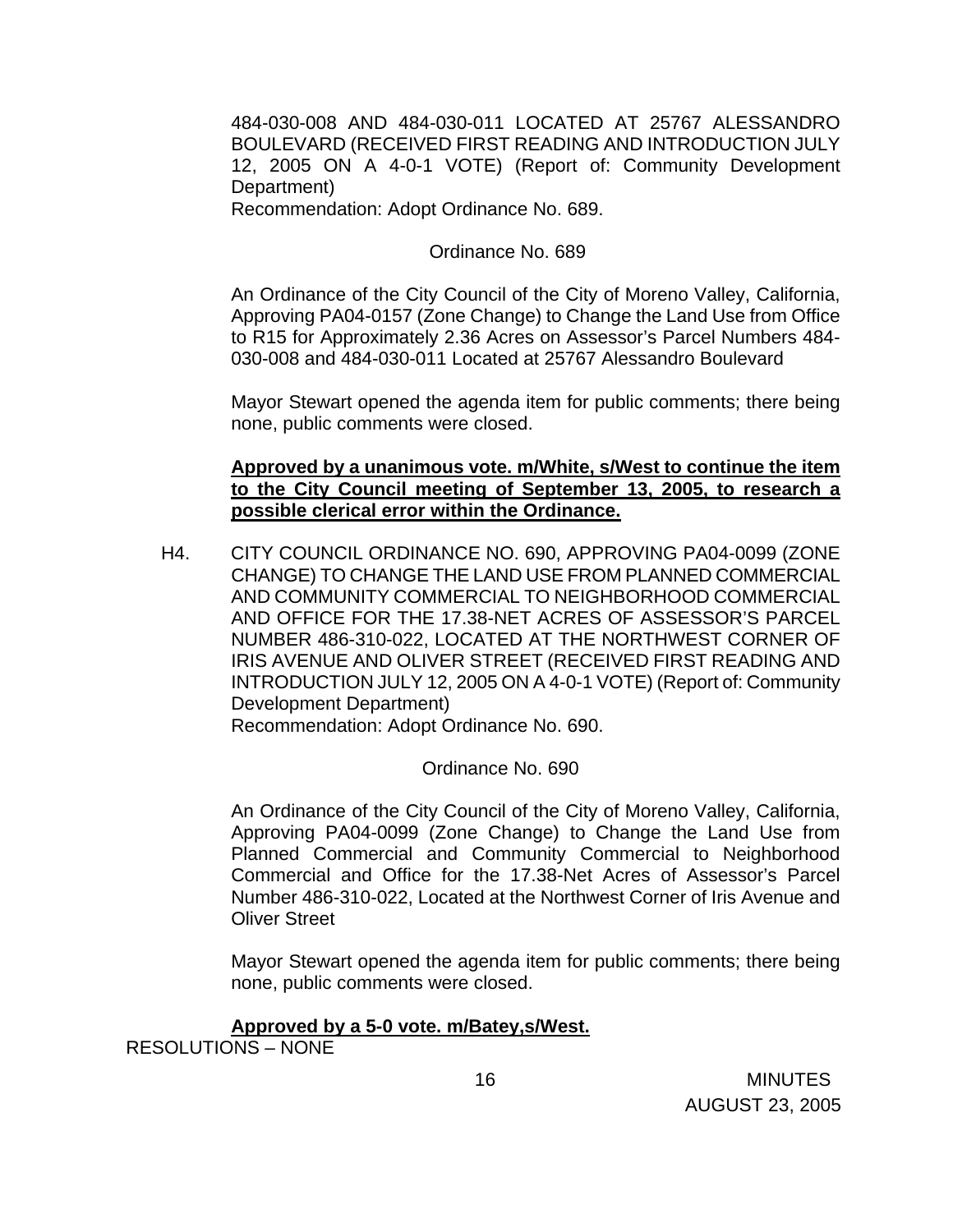PUBLIC COMMENTS **ON ANY SUBJECT NOT ON THE AGENDA** UNDER THE JURISDICTION OF THE CITY COUNCIL ARE AS FOLLOWS:

Mayor Stewart opened the public comment portion of the meeting; there being none, public comments were closed.

## **CLOSING COMMENTS AND/OR REPORTS OF THE CITY COUNCIL, COMMUNITY SERVICES DISTRICT, OR COMMUNITY REDEVELOPMENT AGENCY**

Council Member Batey

- 1) Expressed concern with the issue of Paramedics being replaced by Firefighters will bring to Public Safety Subcommittee meeting on September 19 and then to the City Council at the meeting of September 27
- 2) Good to be back

Mayor Pro Tem Flickinger

- 1) Honored to attend the ceremony welcoming the  $1<sup>st</sup>$  C17 plane to March Air Reserve Base
- 2) Surplus fire engine donated to San Juan De Los Lagos last week they are thrilled to have it – thanked our Fire Department
- 3) 21<sup>st</sup> Birthday Committee continues planning December 1-4 will be a "spectacular celebration" of the City's growing up
- 4) Congratulated the Parks & Recreation Department on winning the "Best Community Event" for the Fourth of July Celebration by the Press Enterprise
- 5) The Moreno Valley Police Department's Traffic Enforcement has won several awards for enforcement of DUI's and speeding
- 6) Stated bus ridership has decreased but Riverside Transit Authority (RTA) is an exception and has increased by 1 million new riders – congratulated RTA on their excellent executive management
- 7) Announced this is a good time for anyone interested to sign up for the Gas Company's Level Pay Plan to help keep down the cost of their winter gas bills

## Council Member West

1) Announced the birth of his new grandson

## Council Member White

1) Concerned about the amount of absentee owners who rent properties – would like to agendize for a future Study Session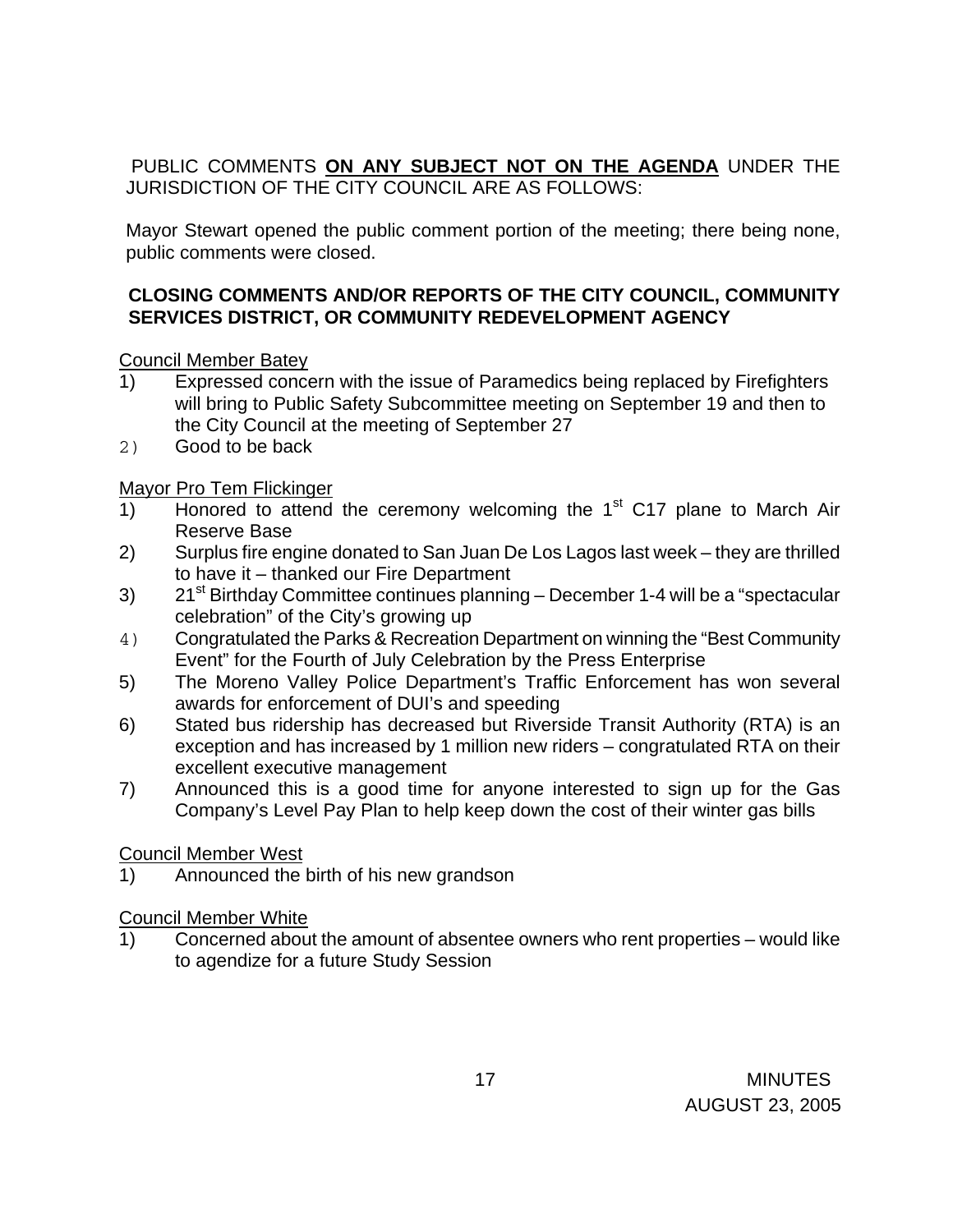2) Attended the "California Arts Scholarship Reception" in Riverside – two Moreno Valley residents received scholarships – enjoyed performances

## **Mayor Stewart**

- 1) Stated that the responding force to the officer-involved shooting that happened in Moreno Valley included Problem Orientated Policing Team as well as twelve Citizen Patrol volunteers – these volunteers are of great assistance to the police
- 2) Inquired of the Police Chief the status of the twelve new police officer positions that were approved in the budget
- 3) Met with Riverside County Sheriff Bob Doyle along with the City Manager and Mayor Pro Tem Flickinger regarding increasing emergency response services within the City – received a very positive response
- 4) Gave an update on the selection process for the City Manager position will be interviewing the six top candidates on September 10
- 5) Inquired of the Assistant City Engineer the status of Mr. Kim's housing project traffic issues
- 6) Article in the LA Times regarding the Fresno development fees they have not raised their fees
- 7) Pleased with the new restaurants coming into the City

## **CLOSED SESSION**

# **REPORT OF ACTION FROM CLOSED SESSION BY CITY ATTORNEY, IF ANY - NONE**

## **ADJOURNMENT**

There being no further business to conduct, the meeting was adjourned to Closed Session in memory of Firefighter Christopher Kanton at 8:38 p.m. **Approved by a unanimous vote. m/Batey, s/West.** 

Submitted by:

\_\_\_\_\_\_\_\_\_\_\_\_\_\_\_\_\_\_\_\_\_\_\_\_\_\_\_\_\_\_\_\_\_\_

Alice Reed, City Clerk Secretary, Moreno Valley Community Services District Secretary, Community Redevelopment Agency of the City of Moreno Valley Secretary, Board of Library Trustees